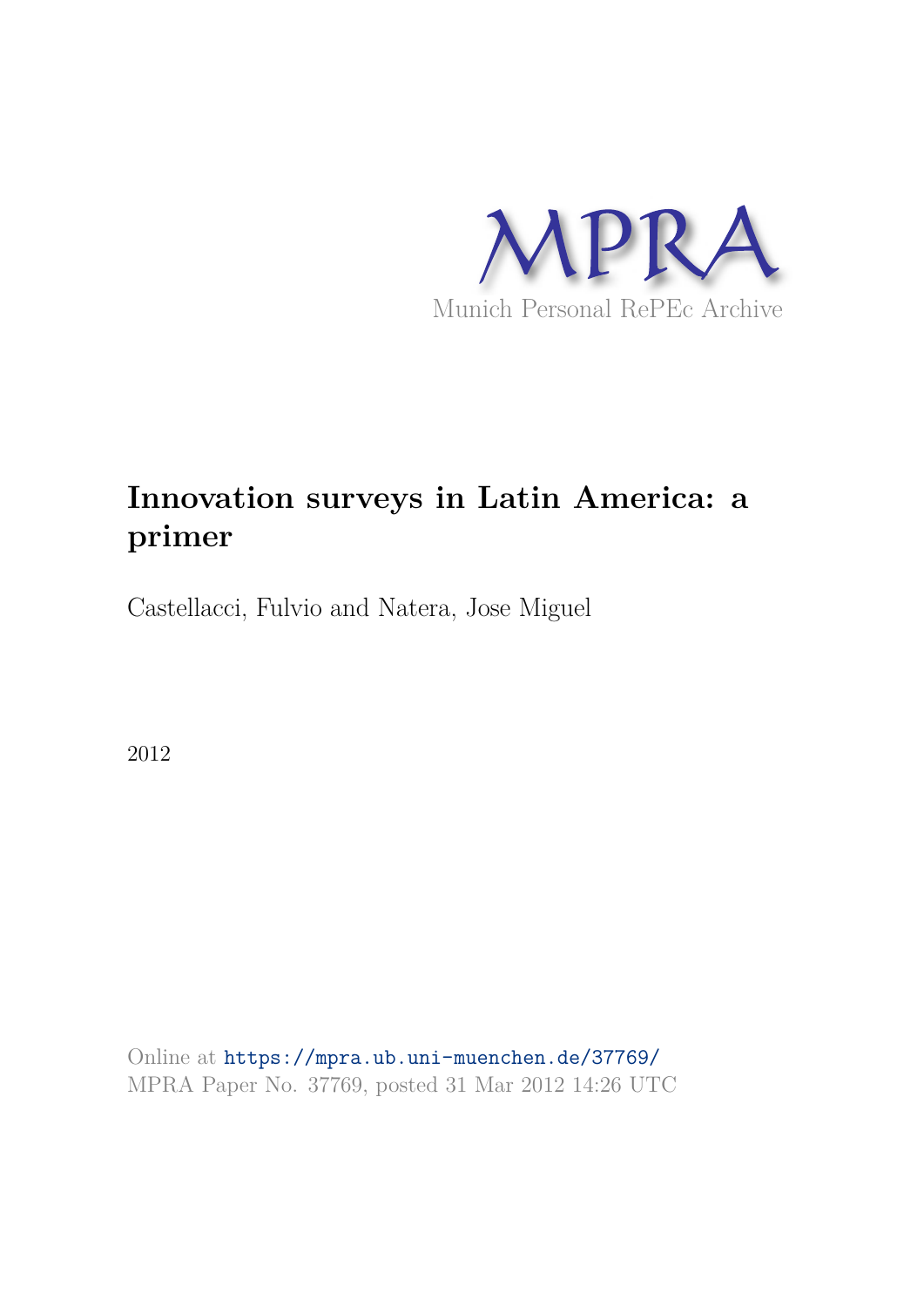## **Innovation Surveys in Latin America: A Primer**

## **Fulvio Castellacci\* and Jose Miguel Natera†**

\* Norwegian Institute of International Affairs (NUPI), Oslo, Norway. E-mail: fc@nupi.no

† GRINEI – ICEI, University Complutense, Madrid, Spain. E-mail: jm.natera@pdi.ucm.es

This version: January  $14<sup>th</sup>$ , 2012

Innovation Surveys in Latin American started more than ten years ago. Initially based on the Oslo Manual, adapted to better suit the characteristics of innovation and technology diffusion in Latin American countries, the Bogota Manual (RICyT, 2001) did later formulate a set of methodological guidelines that were followed by many of the countries in the region (Sutz, 2000). As of today, 15 Latin American countries have carried out a total of 46 innovation surveys, and Latin America does now stand out as the region with the most active innovation survey data production within the developing world (Marins, 2011). This short article provides a primer to innovation surveys in Latin America, listing the available data, some key institutional and scholarly references available on the web, and briefly pointing to some methodological issues and challenges for future improvements.

Table 1 presents a summary of the innovation surveys carried out in ten Latin American countries for which data and/or key institutional references are available on the Internet.<sup>1</sup> Innovation survey data is mostly produced and provided by the national institutes that deal with statistics information management in each respective country. However, the information is not in all cases easily available and ready to use, and it is presented in a high range of different formats and, in most cases, in Spanish or Portuguese language only. In order to ensure a wider dissemination and use of this type

.

<sup>&</sup>lt;sup>1</sup> Cuba, Dominican Republic, Ecuador, Paraguay and Trinidad & Tobago have also carried out innovation surveys, but we were not able to find any publicly available information on the Internet.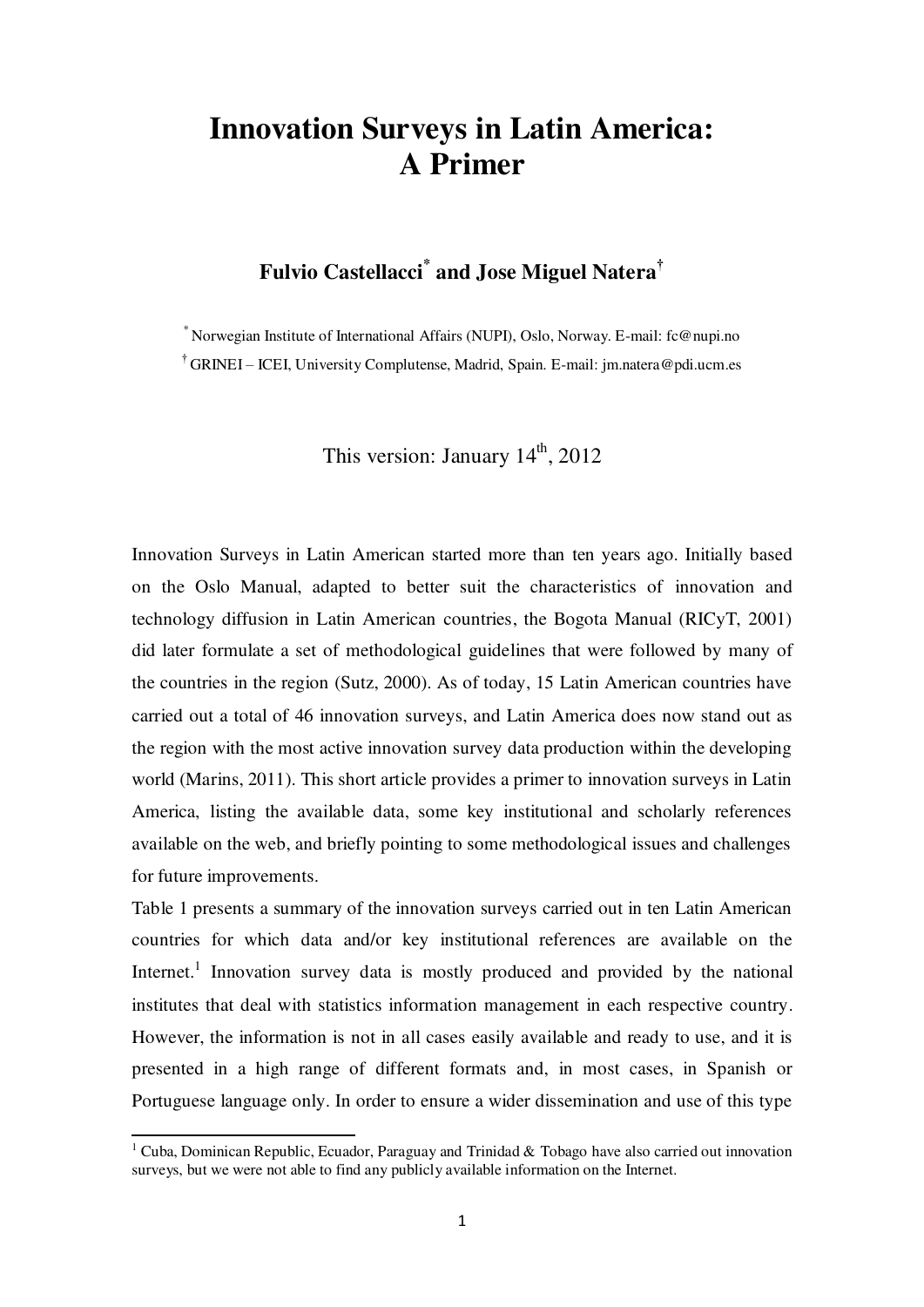of data by the international research and policy community in the future, it would be of great benefit to achieve a higher coordination among the various national institutes and a better harmonization of the presentation format of the various survey data and results. The *Network on Science and Technology Indicators – Ibero-American and Inter-American (RICyT)* is a key institutional reference in the field.<sup>2</sup> During the last sixteen years, it has made a great contribution to overcome this issue by gathering most of the available data and increasing the methodological standardization across countries in the region.

#### **< Insert Table 1 here >**

A higher degree of harmonization would in particular be beneficial to the Latin American and international research community, since it would make it possible to carry out cross-country and cross-industry empirical analyses on a much more systematic basis than it has been the case so far. Raffo et al. (2008) present one of the few comparative exercises that have been produced using Latin American innovation survey data. Anlló, Suárez and De Angelis (2009), Crespi and Peirano (2007) and Sutz (2000) carry out a thorough comparison and methodological discussion of Latin American innovation surveys, pointing out the data and results that can be safely used for international comparison and those that are less reliable and should be threatened with care. Table 2 presents a summary of the key issues highlighted in these papers. A look at the various survey questionnaires shows that some degree of comparability across countries is indeed present. In order to further increase this, the European experience with the Community Innovation Surveys (CIS) is relevant, particularly with reference to the standardization and micro-data data collection efforts made by Eurostat, OECD and some EU-funded projects in the last few years.

A second issue that hampers a wider use, dissemination and impact of Latin American innovation survey data across the international research community is its still limited application to economic and econometric analyses of micro-level innovation patterns and impacts within each national economy. The challenge is twofold. On the one hand, it is important to ensure that researchers in the various countries in the region can more easily get access to firm-level innovation data and link them to other micro-level

.

<sup>&</sup>lt;sup>2</sup> Visit the webpage:  $\frac{www.ricyt.org}{www.innovacion.ricyt.org}$  for further details.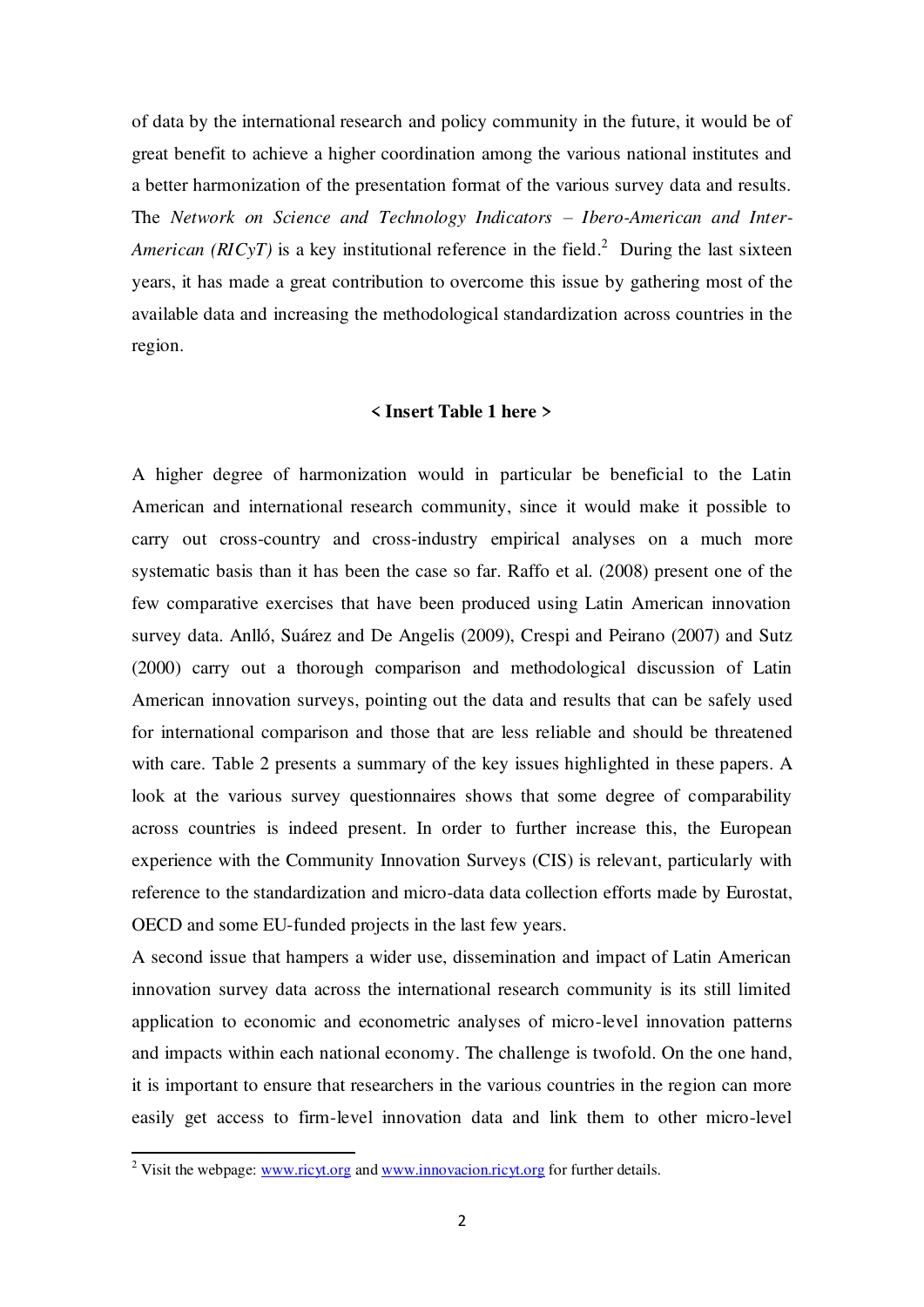sources of information on, e.g., firms' productivity, profitability, employment and export activities. On the other hand, it is crucial that this type of linked innovationeconomic data will increasingly be available not only for one specific point in time, but rather for different years (Chudnovsky et al., 2006; De Negri et al., 2007).

These two aspects – matching innovation and economic indicators, and working with panel data rather than cross-sections – represent important challenges for ensuring a greater reliability and diffusion of Latin American empirical studies of innovation across the international research community (Anlló, Suárez and De Angelis, 2009; Crespi and Peirano, 2007; Sutz, 2000). The European experience with CIS-based econometric analyses indicates that only a thorough dealing with these two issues gives firm-level empirical analyses the necessary credibility and thoroughness to get accepted and have wide impact on the global community of innovation scholars (Mairesse and Mohnen, 2010).

#### **< Insert Table 2 here >**

#### **Acknowledgments**

We are grateful for the useful suggestions received from Diana Suárez, Flavio Peixoto, Jocelyn Olivary, Judith Sutz and Mauricio Uriona. The usual disclaimers apply.

#### **References**

Anlló, G., Suárez, D. and De Angelis J., 2009. "Indicadores de Innovación en América Latina: diez años del Manual de Bogotá". *RICyT*: [http://innovacion.ricyt.org/files/3\\_3Innovacion.pdf](http://innovacion.ricyt.org/files/3_3Innovacion.pdf)

Chudnovsky, D., López, A. and Pupato, G., 2006. Innovation and productivity in developing countries: A study of Argentine manufacturing firms' behavior (1992- 2001). *Research Policy,* 35(2), pp. 266-288.

Crespi, G. and Pirano,F., 2007. "Measuring Innovation in Latin America: what we did, where we are and what we want to do" *presentation at the Conference on Micro Evidence on Innovation in Developing Countries, UNU-MERIT.* Maastricht.

De Negri, J.A., Esteves, L. and Freitas, F., 2007. Knowledge production and firm growth in Brazil, *Micro Evidence on Innovation in Developing Economies Conference, Maastricht 2007*.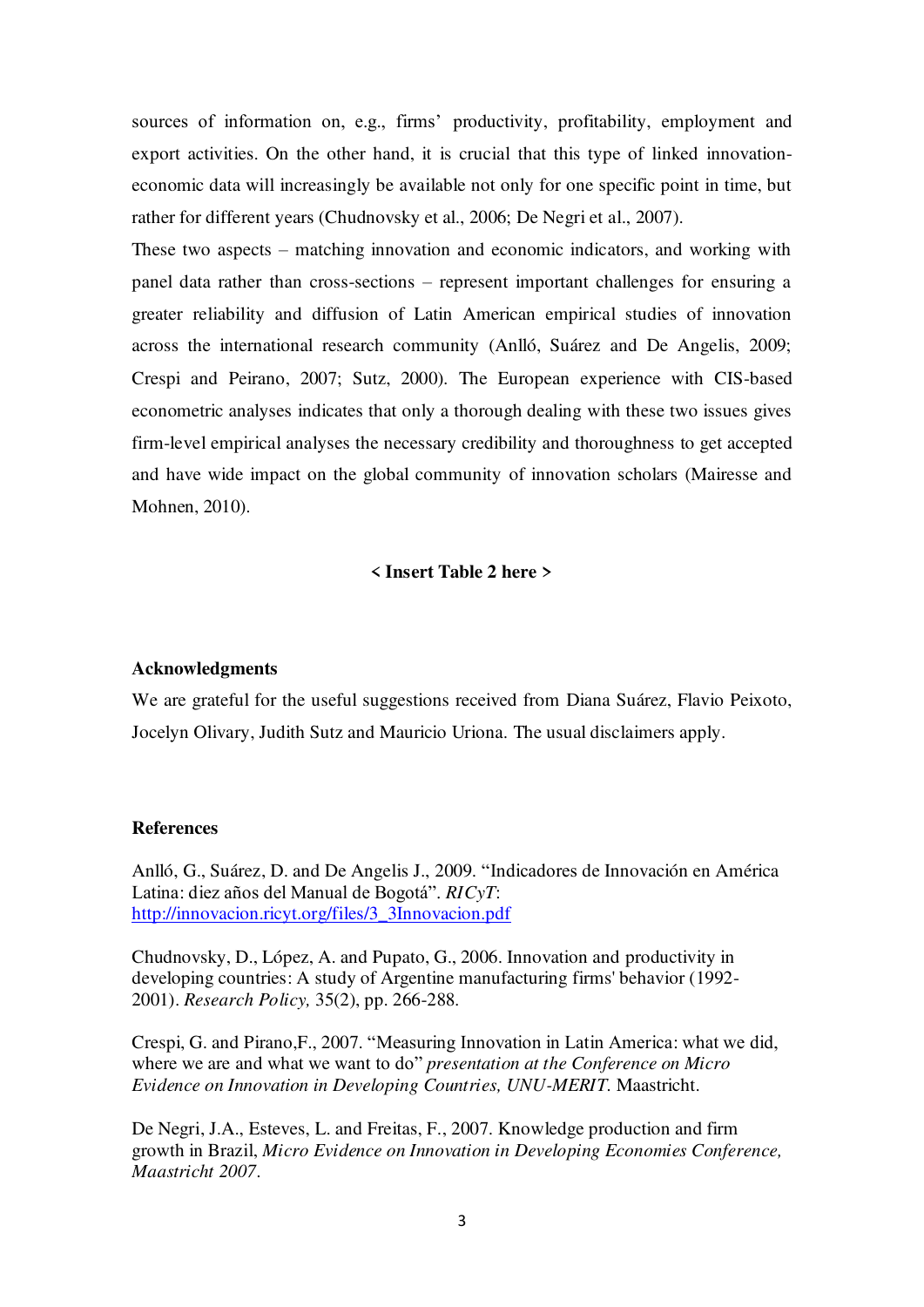Mairesse, J. and Mohnen, P., 2010. "Using innovations surveys for econometric analysis". *UNU-MERIT Working Paper Series*. Available at: <http://www.merit.unu.edu/publications/wppdf/2010/wp2010-023.pdf>

Marins, L., 2011. "Innovation Surveys in developing countries: an overview" *presentation at the 9th Globelics Conference 2011*. Buenos Aires.

Raffo, J., L'huillery, S. and Miotti, L., 2008. "Northern and Southern Innovativity: a Comparison across European and Latin American Countries", *European Journal of Development Research*, 20(2), 219-239.

RICyT, 2001. "Manual de Bogotá: Normalización de Indicadores de Innovación Tecnológica en América Latina y el Caribe". Bogotá. <http://www.ricyt.org/interior/difusion/pubs/bogota/bogota.pdf>

Sutz, J. 2000. "Las encuestas de innovación latinoamericanas: un análisis comparativo de las formas de indagación". *Organización de Estados Americanos (OEA).* Montevideo.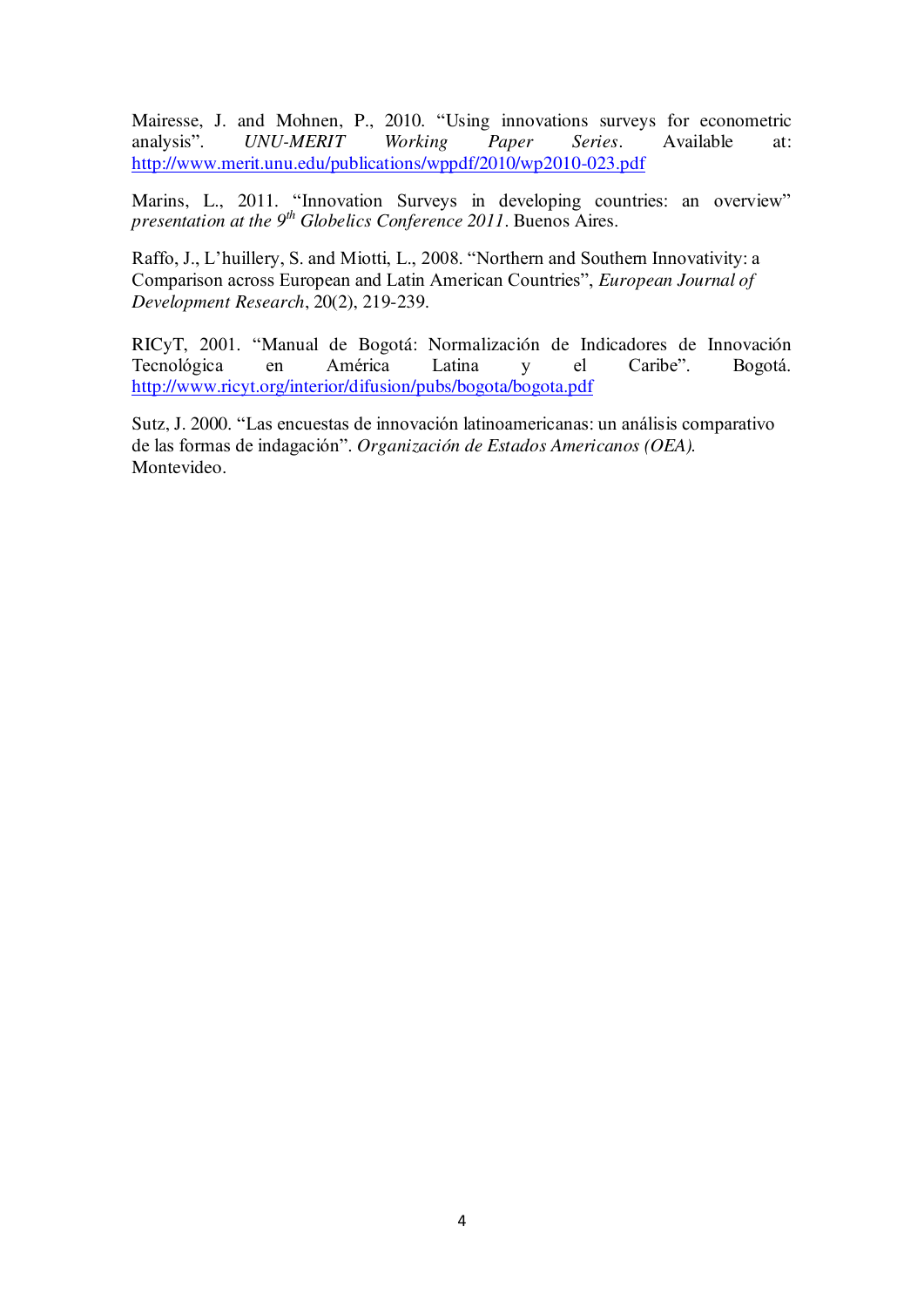### *Table 1. Innovation Surveys in Latin America: Institutions and Data Sources*

| <b>Country</b> | <b>Institution</b>                                                                                              | Reference year                | <b>Data Sources</b>                                                                                                                                                                                                                                                                                                           |
|----------------|-----------------------------------------------------------------------------------------------------------------|-------------------------------|-------------------------------------------------------------------------------------------------------------------------------------------------------------------------------------------------------------------------------------------------------------------------------------------------------------------------------|
| Argentina      | <b>INDEC</b> (Instituto<br>Nacional de Estadísticas                                                             | 2005                          | http://www.indec.gov.ar/nuevaweb/cuadros/16/publicacion-enit-2005.pdf                                                                                                                                                                                                                                                         |
|                | y Censos) / National<br>Institute of Statistics and<br>Census) /<br>http://www.indec.gov.ar/                    | 2002-2004                     | http://www.indec.gov.ar/nuevaweb/cuadros/16/enit_02-04.pdf                                                                                                                                                                                                                                                                    |
|                |                                                                                                                 | 1998-2001                     | http://www.indec.gov.ar/nuevaweb/cuadros/16/enit_98-01.pdf                                                                                                                                                                                                                                                                    |
| <b>Brazil</b>  | <b>IBGE</b> (Instituto<br>Brasileiro de Geografia e                                                             | 2008                          | http://www.ibge.gov.br/home/estatistica/economia/industria/pintec/2008/default.shtm                                                                                                                                                                                                                                           |
|                | Estatística / Brazilian<br>Institute of Geography<br>and Statistics) /<br>http://www.ibge.gov.br/h<br>ome/      | 2005                          | http://www.ibge.gov.br/home/estatistica/economia/industria/pintec/2005/default.shtm                                                                                                                                                                                                                                           |
|                |                                                                                                                 | 2003                          | http://www.ibge.gov.br/home/estatistica/economia/industria/pintec/2003/default.shtm                                                                                                                                                                                                                                           |
|                |                                                                                                                 | 2000                          | http://www.ibge.gov.br/home/estatistica/economia/industria/pintec/default.shtm                                                                                                                                                                                                                                                |
|                | <b>INE</b> (Instituto Nacional<br>de Estadística / National<br>Institute of Statistics) /<br>http://www.ine.cl/ | 1995                          | http://www.conicyt.cl/documentos/informacion/biblioteca/archivospdfsept2009/analisisencuesta1997<br>.pdf                                                                                                                                                                                                                      |
|                |                                                                                                                 | 2003                          | http://www.conicyt.cl/documentos/informacion/biblioteca/archivospdfsept2009/3encuesta2003.pdf                                                                                                                                                                                                                                 |
|                |                                                                                                                 | 2005                          | http://www.conicyt.cl/documentos/informacion/biblioteca/archivospdfsept2009/4encuesta1parte.pdf                                                                                                                                                                                                                               |
| Chile          |                                                                                                                 |                               | http://www.conicyt.cl/documentos/informacion/biblioteca/archivospdfsept2009/4encuesta2parte.pdf                                                                                                                                                                                                                               |
|                |                                                                                                                 | 2007                          | http://www.conicyt.cl/documentos/informacion/biblioteca/archivospdfsept2009/5encuesta2007.pdf                                                                                                                                                                                                                                 |
|                |                                                                                                                 | 6 waves, from<br>1993 to 2009 | http://www.ine.cl/canales/chile estadistico/encuesta innovacion/encuesta innovacion.php                                                                                                                                                                                                                                       |
|                |                                                                                                                 |                               | http://www.ine.cl/canales/base_datos/otras_bases_datos.php                                                                                                                                                                                                                                                                    |
| Colombia       | <b>DANE</b> (Departamento<br>Administrativo Nacional<br>de Estadística / National<br>Administrative             | 1993-1996                     | OCyT (2000). La innovación tecnológica en Colombia. Características por sector industrial y región<br>geográfica . Autores: Durán, X.; Ibáñez, R.; Salazar, M.; Varg as, V; Observatorio Colombiano<br>de Ciencia y Tecnología / Colciencias / Departamento Nacional de Planeación. ISBN: 958-33-169 9-<br>7, Colombia, 2000. |
|                | Department of Statistics)                                                                                       | 2003-2004                     | http://www.dane.gov.co/files/investigaciones/industria/innovacion tecnol ind manufacturera.pdf                                                                                                                                                                                                                                |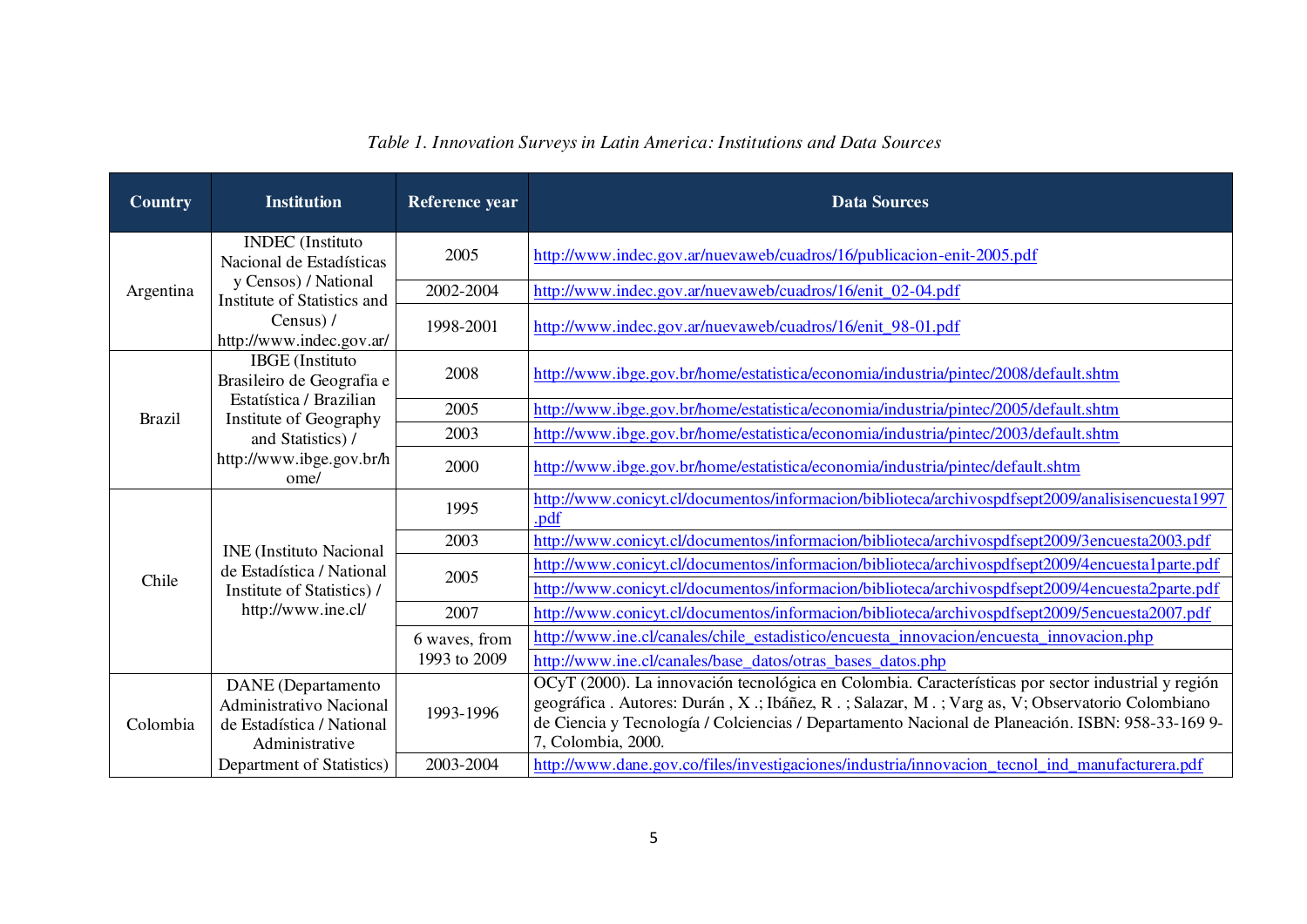|            | / http://www.dane.gov.co                                                                                                                                   | 3 waves, from<br>2004 to 2008 | http://www.dane.gov.co/index.php?option=com_content&view=article&id=104&Itemid=61                                                                                                                                    |
|------------|------------------------------------------------------------------------------------------------------------------------------------------------------------|-------------------------------|----------------------------------------------------------------------------------------------------------------------------------------------------------------------------------------------------------------------|
| Costa Rica | MICIT (Ministerio de<br>Ciencia y Tecnología /<br>Ministry of Science and<br>Technology) /<br>http://www.micit.go.cr/                                      | 3 waves, from<br>2006 to 2009 | http://www.micit.go.cr/index.php/docman/cat_view/28-indicadores/29-indicadores-nacionales.html                                                                                                                       |
| Mexico     | <b>INEGI</b> (Instituto<br>Nacional de Estadística y<br>Geografía / National<br>Institute of Statistics and<br>Geography) /<br>http://www.inegi.org.mx     | 1994-1996                     | CINCyT(1998). Informe de la Encuesta Nacional sobre Innovación en el Sector Manufacturero 1997.<br>Consejo Nacional de Ciencia y Tecnología, Dirección Adjunta de Política Científica y Tecnológica.<br>México 1998. |
|            |                                                                                                                                                            | 1999-2000                     | http://www.siicyt.gob.mx/siicyt/docs/Estadisticas3/ENCUESTAS/ENCUESTA%20INNOVACION/<br>parte1.Pdf<br>http://www.siicyt.gob.mx/siicyt/docs/Estadisticas3/ENCUESTAS/ENCUESTA%20INNOVACION/<br>parte2.Pdf               |
|            |                                                                                                                                                            | 2004                          | http://www.inegi.org.mx/Sistemas/temasV2/Default.aspx?s=est&c=19007                                                                                                                                                  |
|            |                                                                                                                                                            | 2006                          | http://www.siicyt.gob.mx/siicyt/docs/Estadisticas3/Informe2007/Innovacion.pdf                                                                                                                                        |
|            |                                                                                                                                                            | 2008                          | http://innovacion.ricyt.org/files/indicadores cti 2008.rar                                                                                                                                                           |
| Panama     | <b>SENACYT</b> (Secretaría<br>Nacional de Ciencia y<br>Tecnología / National<br>Secretary of Science and<br>Technology) /<br>http://www.senacyt.gob.<br>pa | 2009                          | http://www.senacyt.gob.pa/transparencia/descargas/103/2009_eidi.pdf                                                                                                                                                  |
| Peru       | <b>CONCYTEC</b> (Consejo<br>Nacional de Ciencia,                                                                                                           | 1999                          | http://innovacion.ricyt.org/files/indica_99_10.pdf                                                                                                                                                                   |
|            | Tecnología e Innovación<br>Tecnológica / National<br>Council of Science,                                                                                   |                               | http://portal.concytec.gob.pe/images/upload2010/indicadores_encyt2004/2_informe_1_empresas_en<br>cyt2004.pdf                                                                                                         |
|            | Technology and<br>Technological<br>Innovation) /                                                                                                           | 2004                          | http://portal.concytec.gob.pe/images/upload2010/indicadores_encyt2004/4_anexo_cuadros_estadisti<br>cos_empresas.pdf                                                                                                  |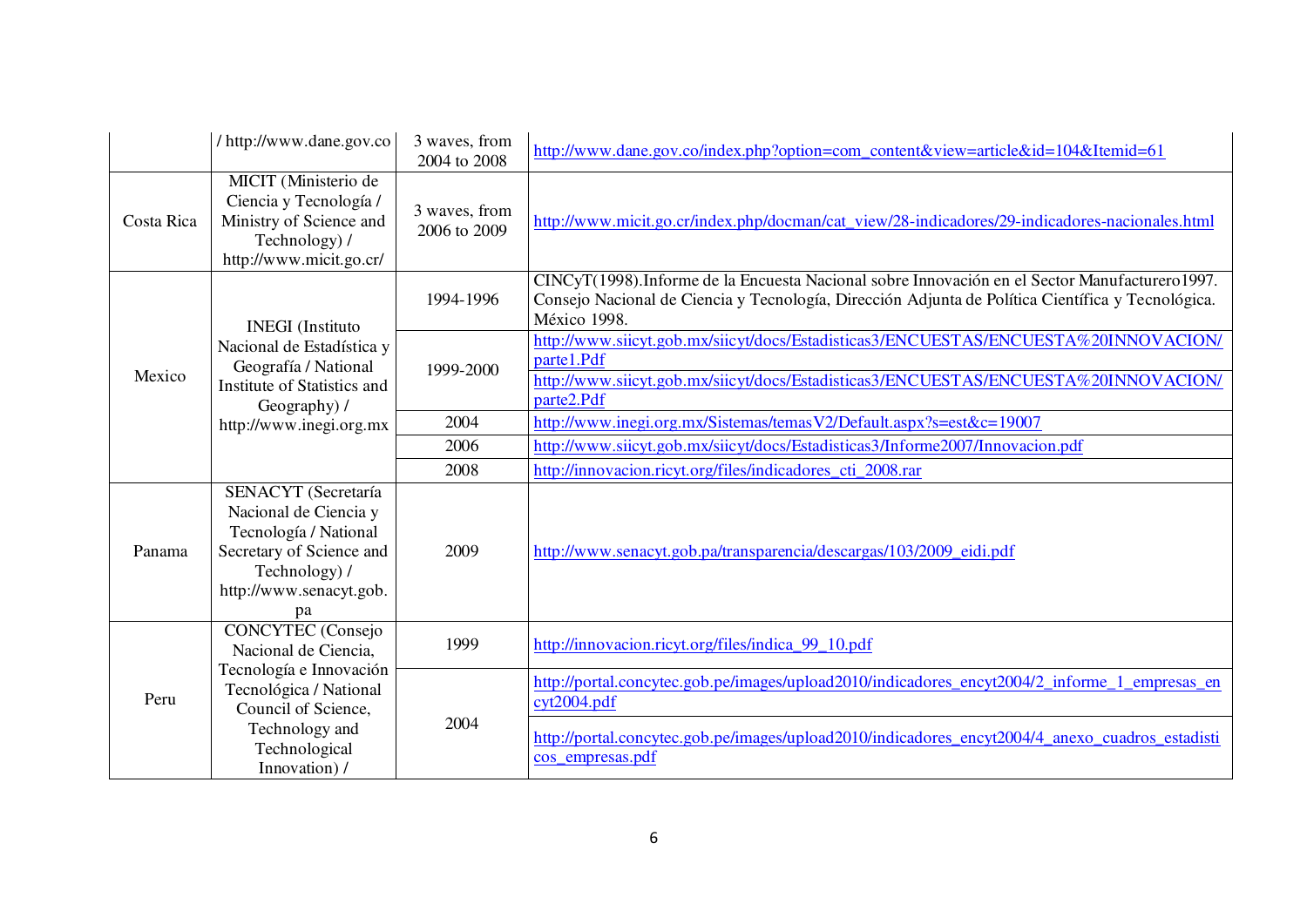|           | http://portal.concytec.go<br>b.pe                                                                                                                                             |           |                                                                                                                                                                                                                                                                                                  |
|-----------|-------------------------------------------------------------------------------------------------------------------------------------------------------------------------------|-----------|--------------------------------------------------------------------------------------------------------------------------------------------------------------------------------------------------------------------------------------------------------------------------------------------------|
| Uruguay   | <b>ANII</b> (Agencia Nacional<br>de Investigación e<br>Innovación / National<br>Agency of Research and<br>Innovation) /<br>http://www.anii.org.uy                             | 1998-2000 | http://www.anii.org.uy/imagenes/el_proceso_innovacion_industria_uruguaya3.pdf                                                                                                                                                                                                                    |
|           |                                                                                                                                                                               | 2001-2003 | http://www.anii.org.uy/imagenes/innovacion_industria_uruguaya_2001-2003_version_completa.pdf                                                                                                                                                                                                     |
|           |                                                                                                                                                                               | 2004      | http://www.anii.org.uy/web/static/pdf/Encuesta_Innov_Indust.pdf                                                                                                                                                                                                                                  |
|           |                                                                                                                                                                               |           | http://www.anii.org.uy/web/static/pdf/Encuesta_Innov_Indust.pdf                                                                                                                                                                                                                                  |
| Venezuela | <b>ONCTI</b> (Observatorio<br>Nacional de Ciencia,<br>Tecnología e Innovación<br>/ National Observatory<br>of Science, Technology<br>and Innovation) /<br>http://oncti.gob.ve | 1996      | Testa, Pablo "Una aproximación estadística a las capacidades tecnológicas e innovadoras en la<br>industria manufacturera Venezolana". En Pirela, Arnoldo (editor) Venezuela: el desafío de innovar.<br>Caracas: Fundación Polar CENDES, 2003.                                                    |
|           |                                                                                                                                                                               | 2004      | Testa, Pablo, "Encuesta de capacidades tecnológicas e innovadoras en la industria venezolana:<br>construcción de una taxonomía estadística", ponencia presentada en el XII seminario<br>latinoamericano de gestión tecnológica – ALTEC 2007, Buenos Aires, 26, 27 y 28 de septiembre de<br>2007. |